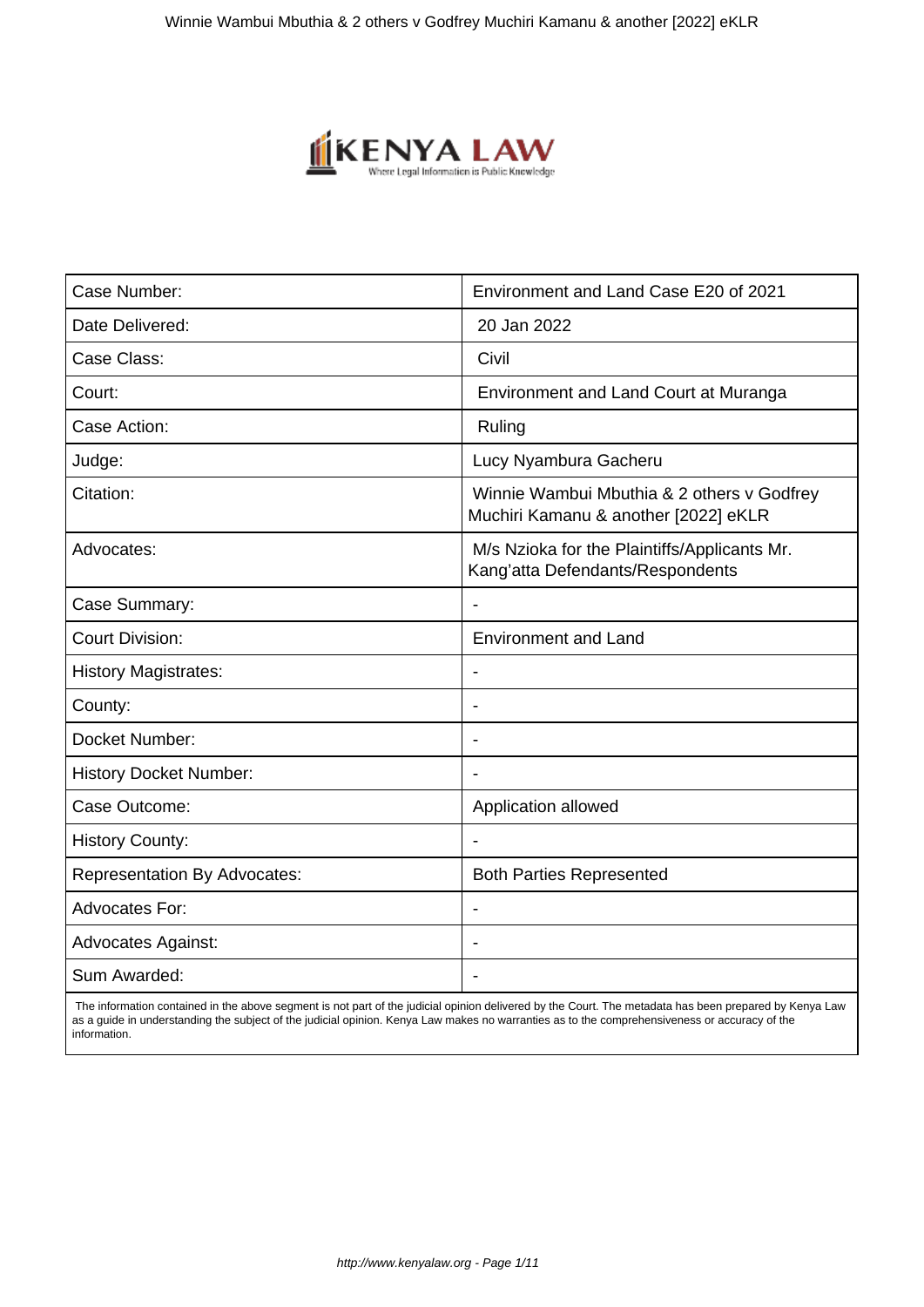#### **REPUBLIC OF KENYA**

#### **IN THE ENVIRONMENT AND LAND COURT**

## **AT MURANG'A**

## **E.L.C. NO. E20 OF 2021**

**WINNIE WAMBUI MBUTHIA...........................1ST PLAINTIFF/APPLICANT**

# **CATHERINE WANJIKU NJUGUNA..........2ND PLAINTIFF/APPLICANT**

**ANNE WANGARI GATHURA.........................3RD PLAINTIFF/APPLICANT**

**-VERSUS-**

# **GODFREY MUCHIRI KAMANU.......1ST DEFENDANT/RESPONDENT**

## **JAMES KAMANU GATHURA.............2ND DEFENDANT/RESPONDENT**

### **RULING**

1. By a Notice of Motion Application dated **1 st July 2021,** the Plaintiffs/Applicants sought for the following orders;

**a. That this Honourable Court be pleased to issue conservatory orders directed at the Defendants/Respondents whether by themselves or their representatives, servants, agents, and/or assigns to preserve the properties and restraining them from selling, alienating, trespassing onto, and/or in any other manner whatsoever interfering with or otherwise dealing with the properties known as Title Numbers Loc. 3/Gichagini/280 and or its sub-divisions being Loc.3/Gichagini/860,Loc.3/Gichagini/861,Loc.3/Gichagini/ 862, Loc.3/Gichagini/863 and Loc.3/Gichagini/864 and Title number Evurore/Kathera/1806, pending the hearing and determination of this application inter-parte and pending determination of this suit.**

**b. That this Honourable Court be pleased to grant an injunction restraining the Defendants/Respondents whether by themselves, their agents and/or servants from dealing, interfering or otherwise disposing of the Title numbers Loc.3/Gichagini/860,Loc.3/Gichagini/861,Loc.3/Gichagini/ 862, Loc.3/Gichagini/863, Loc.3/Gichagini/864 and Title Number Evurore/Kathera/1806 pending the hearing and determination of this application and pending of this suit.**

**c. That costs of this application be provided for.**

2. The application is premised on the **GROUNDS** stated on the face of the application and also on the Supporting Affidavit of **Catherine Wanjiku Njuguna.**

These grounds are; -

**a. That on 16th May, 1990, Florence Wachera Kamanu (deceased) being mother to the parties herein petitioned for Letters of Administration intestate in the Matter of the Estate of her husband Geoffrey Kamanu Gathura.**

**b. That Florence Wachera Kamanu applied for confirmation of Grant through a certificate of urgency dated 5 th November 1991, and the Court issued her with the Certificate of Confirmation of Grant in which she disposed off L.R. Gichugu Settlement Scheme/487 and L.R. No Ngariama/Ngariambu/1816, in order to settle off the Geoffrey Kamanu Gathura's**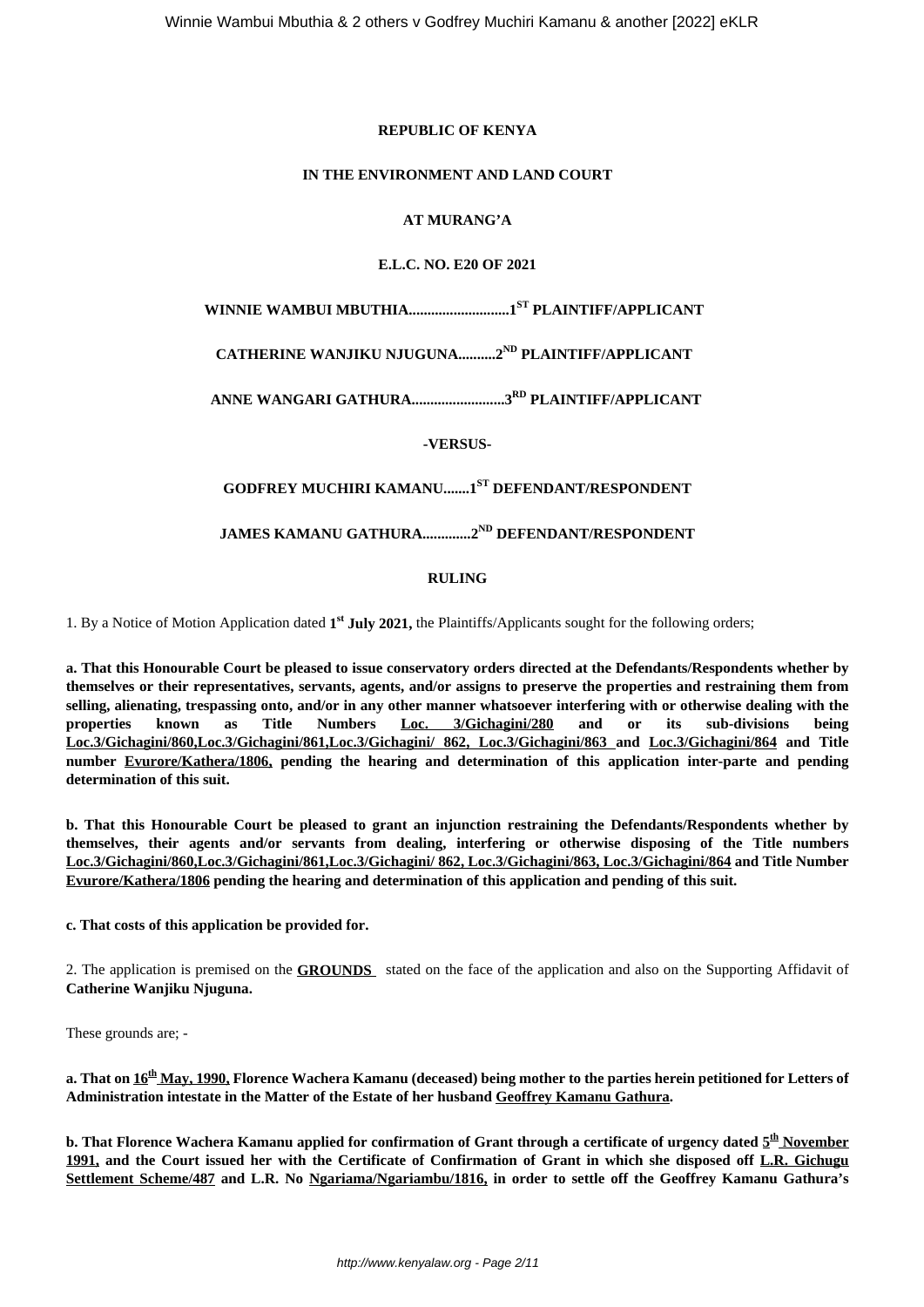**debts.**

**c. That the Applicants filed an application for revocation of Grant dated 27th April 2007, because they are children of Geoffrey Kamanu Gathura (deceased) and they had been left out.**

**d. That while the Applicants' application for revocation of grant was still pending, Florence Wachera Kamanu, illegally and without the knowledge and or consent of the Plaintiffs/Applicants proceeded to subdivide Title Number Loc.3/Gichagini/280, into title numbers Loc. 3/Gichagini/ 860,Loc.3/Gichagini/861,Loc.3/Gichagini/862,Loc.3/Gichag-ini/863 and Loc.3/Gichagini/864 and further illegally and without any color of right transferred title No. Loc.3/Gichagini/860 to the 1 st Defendant/Respondent and Loc.3/Gichagini/863, to the 2nd Defendant/Respondent.**

**e. That the Applicants' application for revocation was heard on 24th October, 2014, and on the same date the Grant of** Letters of Administration issued on  $\mathcal{I}^{\text{th}}$  <u>August, 1990</u> was revoked.

**f. That despite the revocation, both Florence and the Respondents have to date failed, neglected and or refused to surrender the title deeds for cancellation by the Registrar of lands despite demand from the Applicants and notice of intention to institute proceedings against them.**

**g. That there is an ongoing suit that is Nairobi Succession Cause 627 of 1990, where the Court directed parties to agree on the mode of re-distribution.**

**h. That despite the directions of the Court, the Respondents illegally sub-divided and transferred the properties to themselves after the Court revoked the Grant of letters of Administration.**

**i. That one of the Respondents has purported to illegally, unlawfully and without any color of right to mortgage one of Properties which is subject to re-distribution.**

**j. That the Defendants will not suffer any prejudice if the orders to preserve the subject matter of this suit sought herein are granted.**

**k. That it is in the interest of justice that the suit property should be preserved and not sold and/or alienated by any of the parties until the hearing and determination of the suit.**

3. In her Supporting Affidavit, **Catherine Wanjiku Njuguna**, the 2<sup>nd</sup> Plaintiff/Applicant herein averred that both the Applicants and the Respondents are siblings and Children of **Florence Wachera Kamanu** (now deceased on **15th May 2021**), and the late **Geoffrey Kamanu Gathura**. She reiterated that on **16th May 1990,** their mother **Florence Wachera Kamanu,** petitioned for grant of letters of Administration Intestate in the Estate of **Geoffrey Kamanu Gathura,** vide **Succ. Cause No 627 of 1990**, at Nairobi.

4. Further, that the said Florence applied for Confirmation of grant on **5 th November 1991,** to enable her dispose off some properties to settle the debts owed by the late **Geoffrey Kamanu Gathura**. That the said grant was confirmed and Florence transferred to herself two properties which this Court has noted fall outside Jurisdiction of this Court. She contended that the Plaintiffs/Applicants herein had been excluded as beneficiaries of the estate and they filed an application dated **27th April 2007,** for revocation of the said grant issued to **Florence Wachera Kamanu**. That the said Florence in her Replying Affidavit admitted to have omitted the Applicants beneficiaries by mistake (as per annexture (**CWN 5).**

5. Further that while the said application for revocation was pending, the said **Florence Wachera Kamanu,** illegally and without the knowledge and or consent of the Applicants proceeded to subdivide **Loc.3/Gachagini/280,** into various plots being **Loc.3/Gichagini/860 – 864.** 

6. Further that the said **Florence Wachera Kamanu** illegally transferred **Loc.3/Gichagini/860,** to the 1st Respondent and Loc.3/Gichagini/ 863 to the 2<sup>nd</sup> Respondent as per annexture **(CWN 6)**.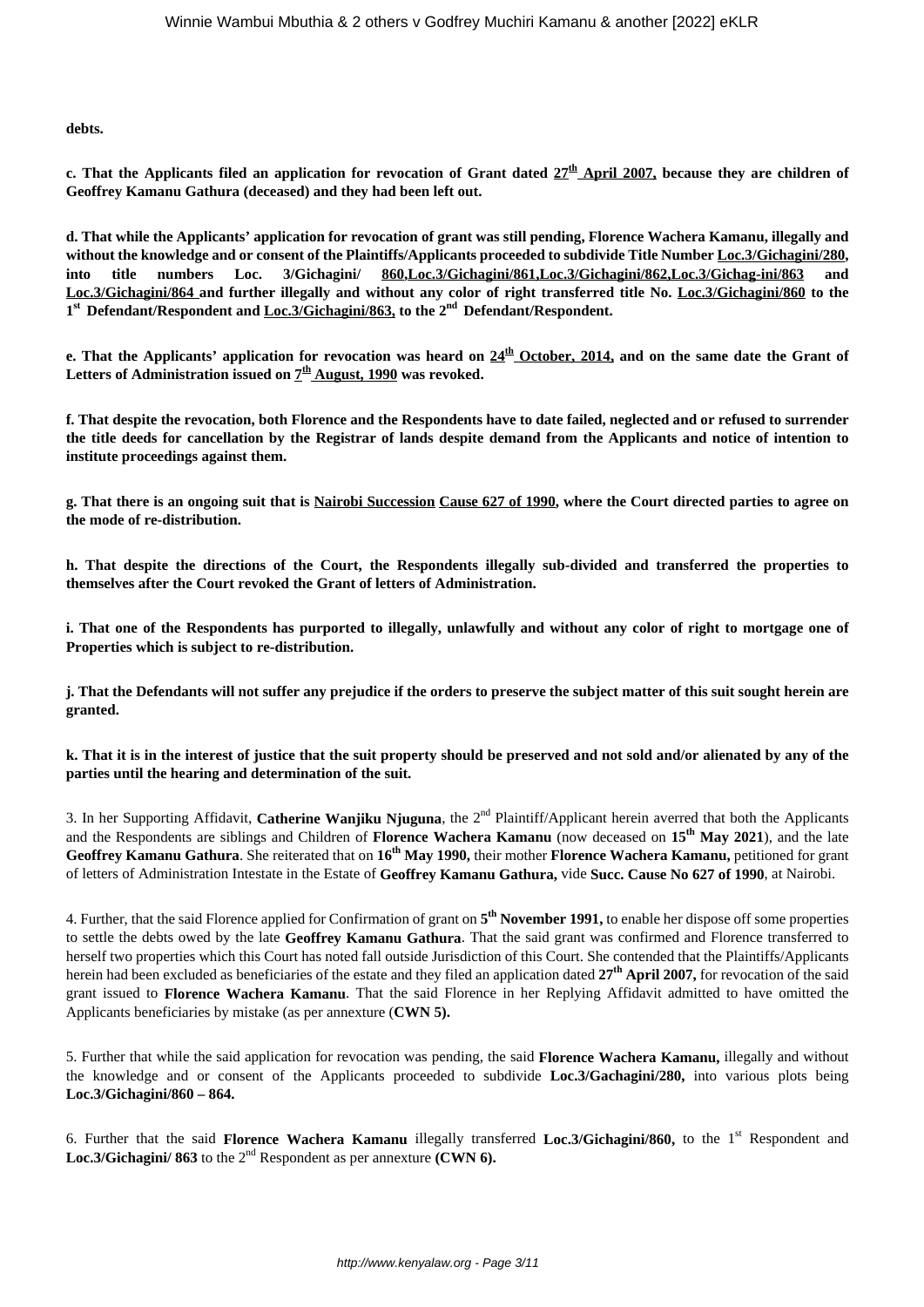7. That one **24th October 2014,** the application for revocation of Grant was heard and allowed and the Grant issued on **7 th August 1990,** was revoked as per annexture **(CWN 7).** It was her contention that despite the revocation of grant, both **Florence** and the Defendants/Respondents have to date failed, neglected and/or refused to surrender the title deeds for cancellation by the Registrar of Lands, despite demand from the Plaintiffs/Applicants and Notice of Intention to institute proceedings against them.

8. Therefore, it is mete and just that the Court do order surrender and cancellation of all the titles and further directs that the Land Registrar do rectify the register and restore the titles in the original names of **Geoffrey Kamanu Gathura.** She urged the Court to issue both conservatory and injunctive orders as prayed.

9. The Application is opposed and **Godfrey Muchiri Kamanu**, the 1<sup>st</sup> Defendant/Respondent filed a Replying Affidavit dated 21<sup>st</sup> **July 2021,** and admitted that the Applicants and the Respondents are indeed children of the late **Florence Wachera Kamanu** and **Geoffrey Kamanu Gathura** and they are nine (9) Children. He averred that there is another case being **HCC Succ Cause No. 627 of 1990,** wherein Letters of Administration were issued to **Florence Wachera Kamanu** on **7 th August 1990,** and confirmed on **5 th November 1991**. However, on **28th October 2014,** the grant of Letters of Administration issued to their late mother on **7 th October 1990,** was revoked by the Court pursuant to an application for revocation of grant filed by the Plaintiffs/Applicants herein on **23rd April 2007.**

10. Further that on **6 th August, 2018,** the Plaintiffs/Applicants herein filed an Originating Summons within the said Succession Cause No **627 of 1990,** seeking to have **Florence Wachera Kamanu** and **Winnie Wambui Mbuthia,** the 1st Plaintiff/Applicant and 2nd Defendant being appointed as the joint Administrators of the estate of their late father **Geoffrey Kamanu Gathura,** the same was marked **GMK 1**. He contended that it is upon being served with the said Originating Summons that their late mother and the Defendants/Respondents got to know that the grant of Letters of Administration issued to their late mother on **7 th August 1990**, had been revoked by the Court on **28th October 2014**. Further that though the order for revocation of grant was made on **28th October 2014**, the same was not extracted by the Plaintiffs/Applicants until **25th June 2018,** as an evident from **GMK – 2.**

11. He also contended that upon learning that the grant issued on  $7<sup>th</sup>$  August 1990, had been revoked, their late mother filed an application dated **15th April 2019,** seeking to have the said **revocation Order** set aside, as is evident from **GMK – 3**. The said application is still pending at the High Court in Nairobi. It is apparent from the above application that their late mother had alleged that the said revocation of the grant was obtained fraudulently.

12. He also averred that from the Confirmation of grant issued on **5 th November 1991**, the parcel of land **Loc. 3/Gichagini/280,** was transferred to their mother's name on **1 st March 1995**. That the above was done with the full knowledge and agreement of all the Children of the late **Geoffrey Kamanu Gathura** including the Applicants herein. Further, the title **Loc. 3/Gichagini/280,** was closed after subdivision on **6 th January, 1998.** Further that the resultant subdivisions being **3/Gichagini/860,864** and **863** were transferred to **Godfrey Muchiri Kamanu, Humphrey Njuguna Kamanu** and **James Kamanu Gathura** on **22nd May 2009.** That the said transfer of land in favour of the above were drawn and witnessed by the  $2<sup>nd</sup>$  Plaintiff/Applicant, who is a practicing Advocate as per annexture **GMK 4**. It is therefore apparent that the said transfer was done in full knowledge of all the brothers and sisters and that is the reason why three of the sisters are not parties to this case. Further, though **Loc.3/Gichagini/864** was transferred to **Humphrey Njuguna Kamanu,** one of their brother, just like the Defendants/Respondents herein, he has not been sued as a Defendant herein.

13. It was his further contention that the orders sought herein could be prejudicial to the Respondents since the resultant subdivisions were transferred to them in the **year 2009**, and they have been cultivating thereon and granting of orders sought would mean that they would not even be able to tend to their tea bushes or even pick the said tea and thus would be forced to lay off the persons who have been working on the said parcels of land.

14. He also contended that the Defendants/Respondents have never been served with **Demand** letter to surrender the titles to their respective parcels of land and have never been served with Notice of the intention to institute Court proceedings. There is also no order directed at them that cancelled the titles of their respective parcels of land. Further, they were not served with the Court order that nullified the certificate of Confirmation of grant issued on **5 th November, 1991.**

15. He also denied that one of the Defendants/Respondents has tried to mortgage one of the properties and that the Plaintiffs/Applicants have failed to specify which of the two Defendants has tried to mortgage the property. Further that the Plaintiffs/Applicants should have specified the property that has allegedly been tried to be mortgaged.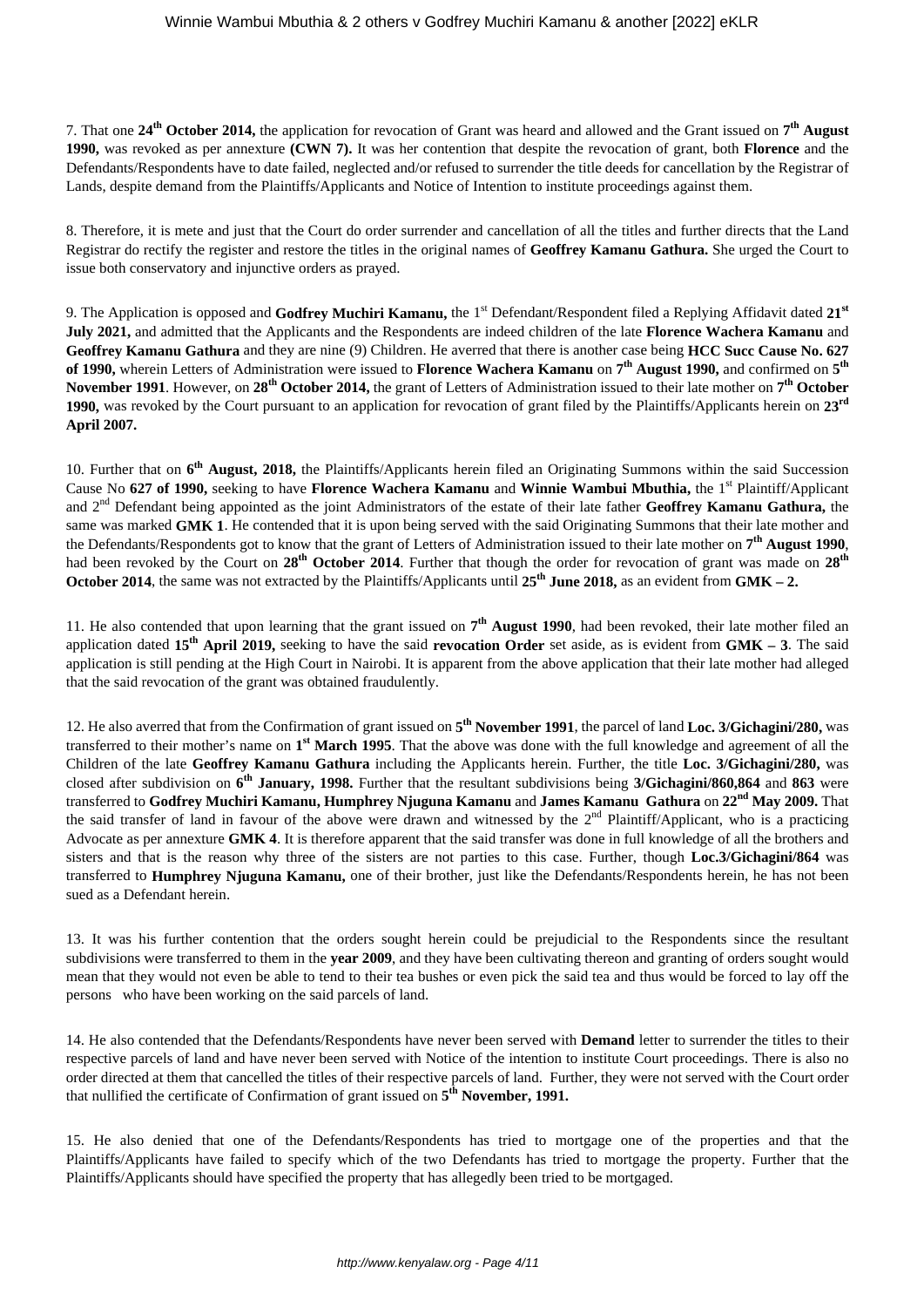16. That the Plaintiffs/Applicants herein knew way back in **2009,** that the Defendants/Respondents had been registered as the owners of land parcels No. **Loc.3/Gichagini/863** and **3/Gichagini/860** and they have been in possession and have been cultivating their respective parcels of land since then and therefore their claim to have the said titles cancelled is belated. Further that the matter in issue herein are awaiting determination in the **High Court Succ. Cause No. 627 of 1990,** and thus the suit herein should be stayed and await the hearing and final determination of the two applications that are still pending in the said Succession Cause. Thus the present suit is unnecessary as the issues raised in the present suit could have been raised in the said **Succession Cause No. 627 of 1990.**

17. The Defendants also filed a Notice of **Preliminary Objection** dated **21st July 2021,** and averred that;

**1. That the dispute herein is essentially a Succession Cause dispute and not a land dispute. The dispute ought to and should be heard by the Family Division of the High Court of Kenya where it has been pending as Nairobi High Court Succession Cause No. 627 of 1990. Consequently, this Court lacks the requisite jurisdiction to hear and or determine the dispute.**

**2. That the matters in issue in the present suit are directly and or substantially the same matters in issue and are awaiting determination by the High Court in Nairobi in Succession Cause No. 627 of 1990. In the circumstances, the suit herein ought to be stayed to await the hearing and final determination of the applications that are still pending hearing and determination in the said Succession Cause.**

**3. That the Plaintiffs herein having known as far back as May 2009, that the Defendants had become registered as the owners of the parcels of land known as Loc.3/Gichagini/63 and Loc.3/Gichagini/860 respectively, and that they have been in possession and have been cultivating their respective parcels of land since then, their belated claim to have the Defendants' Titles to their respective parcels of land cancelled is time barred by the Limitation of Actions Act, Chapter 22 of the Laws of Kenya.**

18. The Defendants/Respondents urged the Court to **stay** this suit awaiting the hearing and determination of the pending **Succession Cause No. 627 of 1990.**

19. The two, the **Notice of Motion Application** and the **Preliminary Objection** were canvassed simultaneously by way of written submissions.

20. The Plaintiffs/Applicants through the Law Firm of **Wanyonyi & Muhia Advocates,** filed their written submissions dated **11th November 2021 and submitted on the issue Notice of Motion Application only.** However, the Plaintiffs later filed further submissions dated **23rd December 2021** and submitted on the **Preliminary Objection.**

21. The Plaintiff/Applicant urged the Court to allow their Notice of Motion application and submitted that they have met the threshold for grant of injunctive orders as enunciated in the case of *Giella v Cassman Brown & Co Ltd [1973] EA 358.* It was submitted that the Plaintiffs/Applicants have established a **Prima facie case** with probability of success given that they are beneficiaries of the estate of **Geoffrey Kamanu Gathura,** but they were left out in the Grant issued **7 th August, 1990**, confirmed on 5<sup>th</sup> November 1991, and later revoked by the Court. However, the Defendants/Respondents have failed to surrender the titles of the suit properties and one of property is on the verge of being mortgaged.

22. The Plaintiffs/Applicants also submitted that if the orders are not granted, they will suffer irreparable loss which would not be adequately compensated by an award of damages, since if the suit properties would move to third parties, then it would take another couple of years to have the property transferred back to the Plaintiffs/Applicants in the event they succeed in this suit. This could further subject the Plaintiffs/Applicants to untold financial suffering and poverty.

23. The Plaintiffs/Applicants relied on the case of **Mbuthia vs Jimba Credit Finance Corporation & Another (1988) eKLR** *where the Court held that "it is usual to grant injunctions in land cases".*

24. Further, they relied on Halsbury's Laws of England, which states;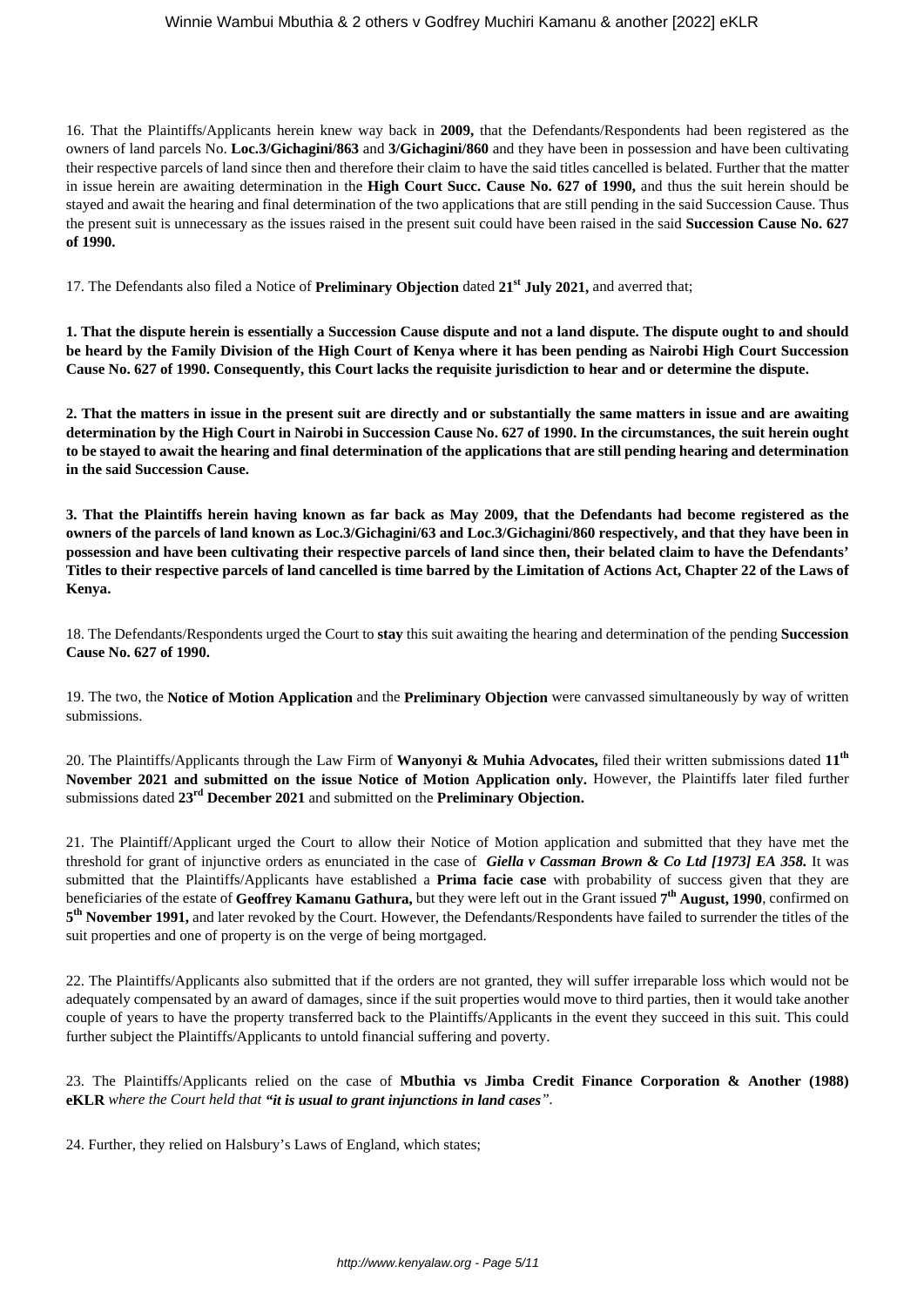**"where the Court interfere to prevent an injury in respect of which there is a legal remedy, it does so upon two distinct grounds; -first, that the injury is irreparable and second that it is continuous. By the term irreparable injury, is meant injury which is substantial and could never be adequately remedied or atoned for by damages, not injury which cannot possibly be repaired and the fact that the Plaintiff may have a right to recover damages is no objection to the exercise of the jurisdiction by injunction. If his right cannot be adequately protected or vindicated by damages. Even where the injury is capable of compensation in damages, an injunction may be granted, if the act in respect of which relief is sought is likely to destroy the subject matter in question".**

25. Further on the issue of the Court is in doubt, it should decide on the balance of convenience, the Plaintiffs/Applicants submitted that the balance of convenience tilts in favour of them as they stand to suffer extreme irreparable loss and damages in the event that the Defendants/Respondents are not stopped from selling or interfering with the suit property. That the Defendants/Respondents have severally taken potential buyers to the suit properties and intend to illegally sell off the suit properties to the detriment of the Plaintiffs/Applicants.

26. On their part, the Defendants/Respondents filed their written submissions dated **13th November 2021**, through the **Law Firm** of **Mutimu Kang'atta & Co. Advocates** and submitted on both the Notice of **Preliminary Objection** and the **Notice of Motion Application** dated **1st July 2021.**

27. On the **Notice of Preliminary Objection**, the Defendants/ Respondents submitted that the Plaintiffs/Applicants failed to file a Further Affidavit on the **Preliminary Objection** and therefore the Defendants objection on the Courts Jurisdiction remain unchallenged. It was submitted that the dispute herein is essentially a succession dispute and not a land dispute and thus the dispute ought to have been heard at the **Family Division** of the **High Court** and not in the **Environment and Land Court**. Further that there is a pending **Succession Cause No. 627 of 1990**, and therefore this Court lacks jurisdiction.

28. It was further submitted that since the Plaintiffs/Applicants are seeking for Conservatory orders to preserve the assets of the estate of the late **Geoffrey Kamanu Gathura**, then the said Orders ought to have been sought in the pending **Succession Cause No. 627 of 1990**. That there was no need to file the present suit and the **Notice of Motion Application.**

29. Further, even if the Court has jurisdiction to hear this matter, the issues in the present suit are directly and or substantially the same matters in issue and are awaiting determination in **Succession Cause No 627 of 1990**. Therefore, this suit offends the provisions of **Section 6** of the **Civil Procedure Act** and thus the suit ought to be stayed. The Court was urged to decline the issue the orders sought.

30. On the merit of **Notice of Motion Application** dated **1st July 2021,** it was submitted that the Defendants/Respondents have been cultivating tea bushes on their respective parcels of land since 2009, and if the instant application is allowed, the Defendants/Respondents would have to give up cultivating the said tea bushes on their respective parcels of land and that would be highly prejudicial and injurious to them. Further, that the Plaintiffs/Applicants have not specified who of the two Defendants is allegedly seeking to mortgage his parcel of land. The Plaintiffs/Applicants have made allegations with no particulars. The Court was urged to dismiss the instant application.

31. On the Notice of Preliminary Objection, the Plaintiffs/Applicants in their submissions summarized three issues; -

#### **a. Whether the Court is vested with jurisdiction to hear and determined the matter;**

**b. Whether the matter in issue in the present suit is directly and substantially the same matter on issue before High Court Succession Cause No. 627 of 1990 and whether the suit ought** *to be stay;*

#### **c. Whether the suit herein is time barred by the Limitations of Actions Act;**

32. On whether the Court has jurisdiction, it was submitted this suit is for cancellation of the title deeds of various parcels of land which are subdivisions of **Loc.3/Gichagiini/280** and thus this Court is the one with jurisdiction and not the High Court. They relied on the case of **Mariam Mathias Mwasi vs Rama Adam (2020) eKLR** and also the case of the Estate of late **M'Kuura Mukindia (deceased) 2021 eKLR** where the Court held;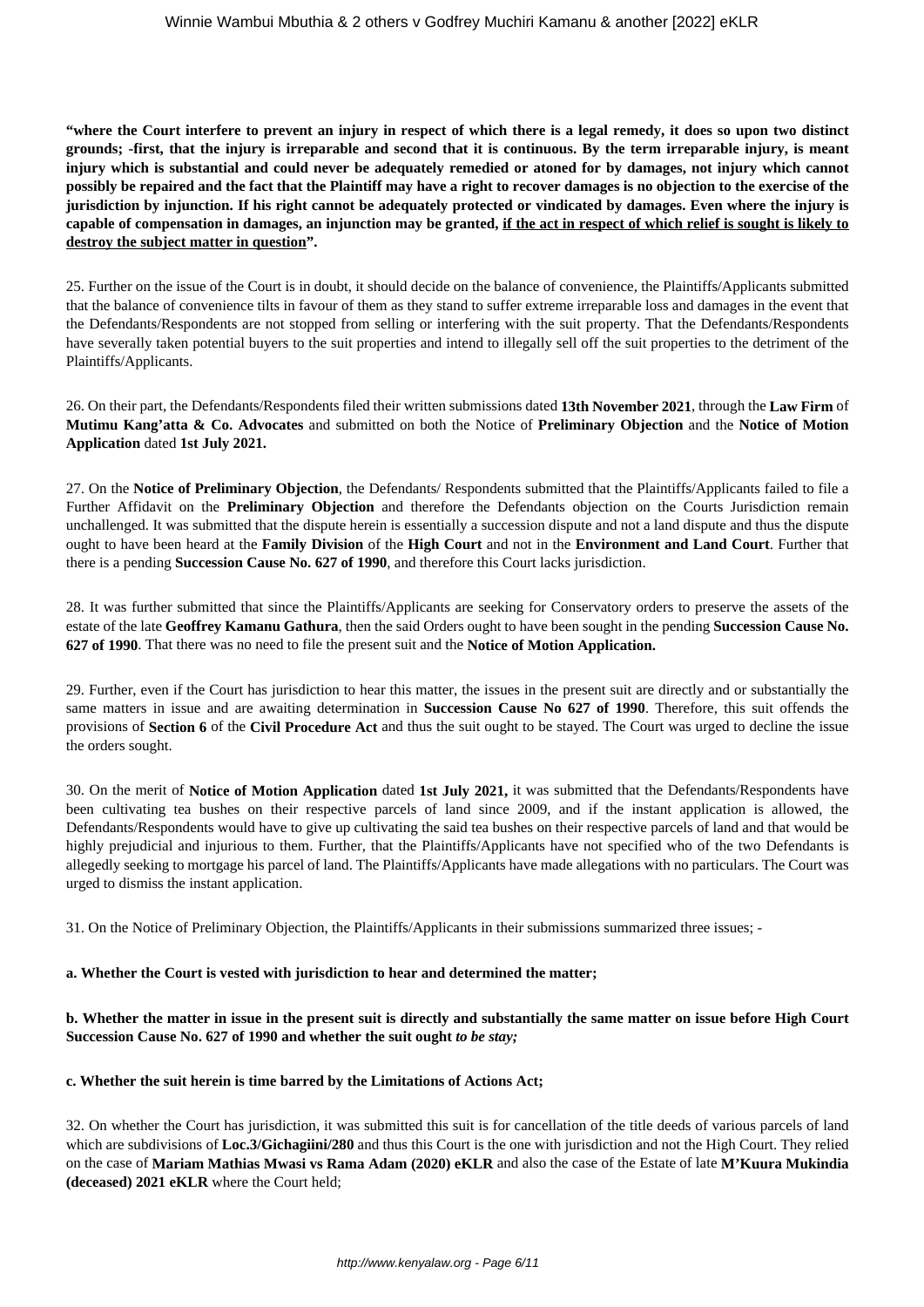## **"The High Court however cannot assume jurisdiction over an environment and land matter let alone to make an order that is intended to directly affect an environment and land matter because that is the domain of a specialized Court, namely the Environment and Land Court which is of the same status as the High Court".**

33. On whether the matter in issue herein is directly and substantially the same is in **Succession Cause No. 627 of 1990**, it was submitted that Succession **Cause No. 627 of 1990,** deals with redistribution of the estate of the late **Goeffrey Kamanu Gathura** whereas the suit herein deals with unlawful and illegal subdivisions of **Loc.3/Gichagini/280**, one of the property of the deceased and transfer of the resultant subdivisions to the Defendants. They urged the Court not to stay the suit herein as the Plaintiffs have been deprived of their lawfully acquired inheritance also deprived of their right to property under **Article 40 of the Constitution**. That the parties in the two suits are different and the matters are pending in two different Courts and also different reliefs have been sought.

34. On whether the suit is time barred, it was submitted that the same is not time barred and they relied on Section 26 of Limitation of Actions Act which provides;

*"***Where, in the case of an action for which a period of limitation is prescribed, either—** 

**(a) the action is based upon the fraud of the defendant or his agent, or of any person through whom he claims or his agent; or** 

**(b) the right of action is concealed by the fraud of any such person as aforesaid; or** 

**(c) the action is for relief from the consequences of a mistake, the period of limitation does not begin to run until the plaintiff has discovered the fraud or the mistake or could with reasonable diligence have discovered it: Provided that this section does not enable an action to be brought to recover, or enforce any mortgage upon, or set aside any transaction affecting, any property which—** 

**i. in the case of fraud, has been purchased for valuable consideration by a person who was not a party to the fraud and did not at the time of the purchase know or have reason to believe that any fraud had been committed; or** 

**ii. (ii) in the case of mistake, has been purchased for valuable consideration, after the transaction in which the mistake was made, by a person who did not know or have reason to believe that the mistake had been made".**

They urged the Court not to strike out the suit but instead should dismiss the **Preliminary Objection** for being **misconceived** and misplaced. They further urged the Court to proceed to hear the matter and grant the Plaintiffs an opportunity to have their case heard and determined on merit.

35. Upon consideration of the pleadings and the annextures thereto, the written submissions and the relevant provisions of Law the Court finds the issues for determination are;

#### **i. Whether the Notice of Preliminary Objection dated 21st July 2021, is merited.**

#### **ii. Whether the Notice of Motion dated 1st July 2021, is merited.**

36. From the available evidence, there is no doubt that the parties herein are siblings and they are all children of the late **Geoffrey Kamanu Gathura** and the late **Florence Wachera Kamanu**. The dispute herein is over the properties of the estate of **Geoffrey Kamanu Gathura**. It is also evident that there exist **Succession Cause No. 627 of 1990**, wherein Letters of Administration had been issued to the late **Florence Wachera Kamanu,** the mother of the parties herein on **7th August 1990**. It is not in doubt that the said letters were confirmed on the **5th November 1991.**

37. As the Court stated earlier land Parcels **No. Gichugu settlement Scheme/487** and **Evurore/Kathera/1806**, do not fall under the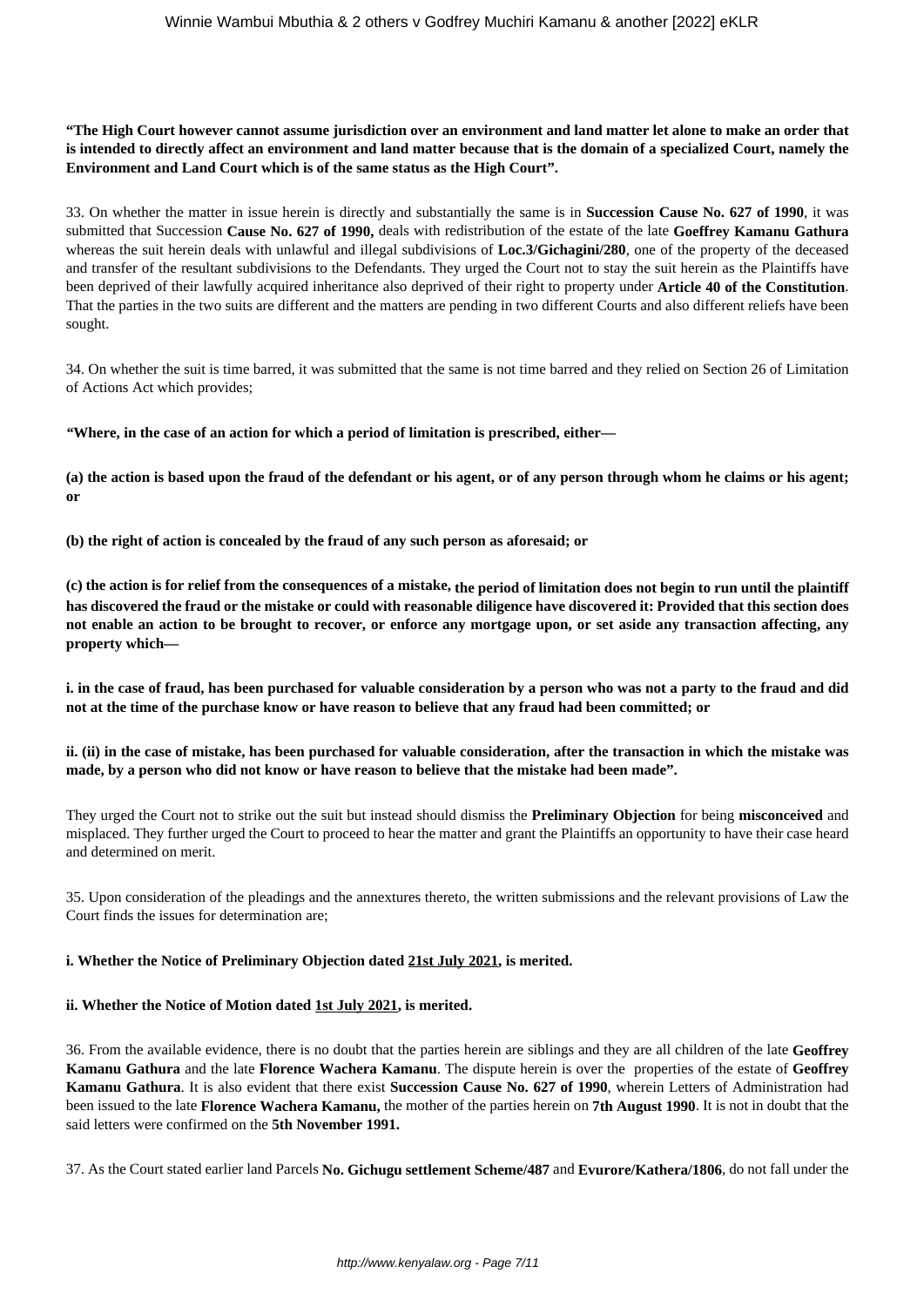jurisdiction of this Court as thus this Court will not deal with them at all.

38. It is also evident that **Loc.3/Gichagiini/280,** which is one of the assets and subject of distribution of the estate of the Late **Geofrey Kamanu Gathura** was subdivided into various parcels of land being **Loc.3/Gichagiini/860,861,862,863 and 864.**

39. Further it is evident that on **22nd May 2009**, the three parcels of land being **Loc.3/Gichagiini/860,861 and 863** were transferred to the three sons of the late **Geoffrey Kamanu Gathura** and the two recipients of **Loc3/Gichagiini/860 & 861** are the Defendants/ Respondents herein. However,the recipient of **Loc.3/Gichagiini/864,** one **Humphrey Njuguna Kamanu** is not a party to this suit.

40. It is also not in doubt that the Grant issued on **7 th August 1990**, was revoked in the **year 2014**, and an application to set aside the said revocation is pending in Court in **Succession Cause No. 627 of 1990.**

41. From the pleadings, it is also evident that the mother to the parties herein one **Florence Wachera Kamanu,** died on **13th May 2021**. This suit was filed on **5 th July 2021,** two months after her death. The Court would only be left to wonder why the Plaintiffs/Applicants did not file this suit during the life time of **Florence Wachera Kamanu,** given that Letters of Administration had been issued to her on **7 th August 1990,** and that the grant was revoked on **28th October 2014**, and the said Order was extracted on **25th June 2018.**

42. The above being the undisputed facts, the Court will now deal with the issues pointed out for determination.

#### **i. Whether the Notice of Preliminary Objection dated 21st July, 2021 is merited.**

43. The Defendants have raised three points in their Preliminary Objection. The first one is that the Court has no jurisdiction to hear and determine this matter as this matter is a Succession matter. Secondly, the matter is directly and substantially the same in **Succession Cause No. 627 of 1990**, and thus offends the provisions of **Section 6** of the **Civil Procedure Act**. Thirdly, the disputed parcels of land being **Loc.3/Gichagiini/860 and 863** were registered in **2009** and thus the suit is time barred by the "the **Limitation of Actions Act Chapter 22** Laws of Kenya".

44. Before going to the merit of the Preliminary Objection, the Court will determine whether the above points qualifies to be Preliminary Objection. In *Mukisa Biscuits Manufacturing Ltd vs West End Distributors Ltd (1969) EA. 697***,** the Court held;

**" A Preliminary Objection is in the nature of what used to be called a demurrer. It raises pure point of law which is argued on the assumption that all the facts pleaded are correct. It cannot be raised if any facts has to be ascertained or if what is sought is the exercise of judicial discretion."**

45. The Defendants have alleged that the Court does not have jurisdiction and that the suit herein has been barred by Limitation of time. These are pure points of law. In the case of *Oraro vs Mbaja 2005 1KLR 141,* the Court held as follows;

**"A Preliminary Objection consist of a point of law which has been pleaded or which arises by clear implication out of pleadings and which if argued as a Preliminary point, may dispose off the suit; examples are an objection to the jurisdiction of the Court or a plea of Limitation or a submission that the parties are bound by the contract giving rise to the suit to refer the dispute to arbitration".** 

46. Having found that the two issues of **jurisdiction** and **Limitation of Actions** are pure point of law, the Court finds that the objection herein then falls under the description of what Preliminary Objection as per *Mukisa Biscuits case (supra).*

46. If the issues raised herein are pure points of law, is the Notice of Preliminary Objection therefore merited"

48. Before delving into the merit of Preliminary Objection, the Court will first address the submissions by the Defendants that since the Plaintiffs/Applicants did not file a further Affidavit to address the **Preliminary Objection,** then the Defendants' said **Preliminary Objection** is not challenged. However, the Court finds that a **Preliminary Objection** is argued on pure points of Law and thus Affidavit evidence is not required. See the case of *Mumias Agricultural Transporters Ltd vs Chanan Agricultural*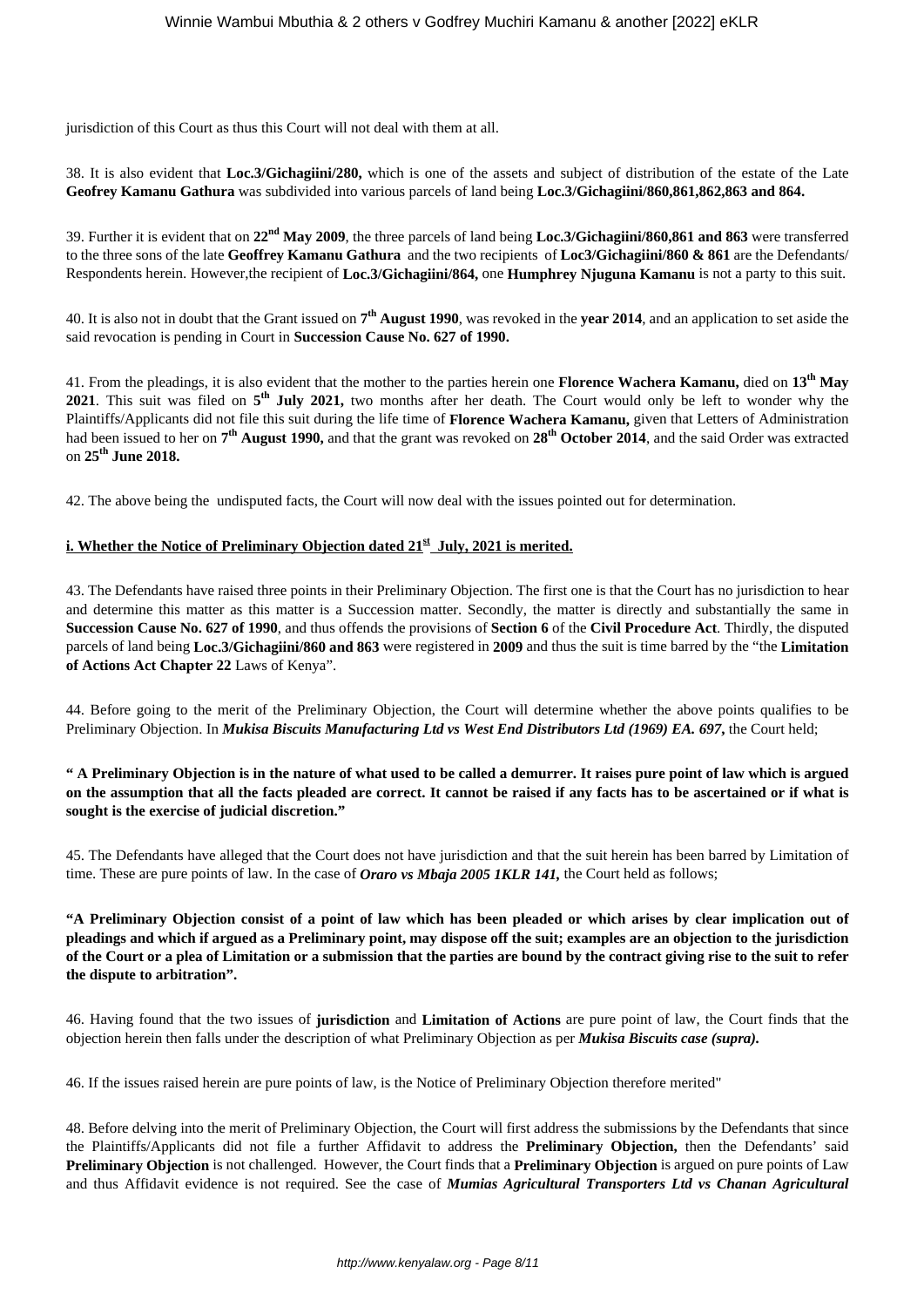### *Contractors Nairobi HCCC No. 786 of 1996,* where the Court held that;

## "**In a Preliminary point of Law, affidavit evidence is inadmissible".**

49. Further, the Plaintiffs have addressed the issues raised in the **Preliminary Objection** through their elaborate written submissions dated **23rd December 2021.** Therefore, the Defendants cannot be heard to say that their **Preliminary Objection** stands unchallenged.

50. It is clear that jurisdiction is everything and without jurisdiction a Court has no option but to down its tools. See the case of "*the owners of the Motor Vessel "Lilian(s)" vs Caltex Oil (K) Ltd (1989) KLR 1*" *where the Court held that; -*

**"Jurisdiction is everything without it, a Court has no power to take one more step. Where a Court has no jurisdiction, there would be no basis for a continuation of proceedings pending evidence. A Court of law downs tools in respect of the matter before it the moment it holds the opinion that it is without jurisdiction."**

51. Although it is evident that the issue of jurisdiction can be raised at any stage of proceedings, it is however important to raise the question of jurisdiction at the earliest opportunity". See the case of *Ndimu vs Ndimu & Another (2007) of EA 269* where the Court held;

**"A question of jurisdiction ought to be raised at the earliest opportunity and the Court seized of the matter is then obliged to decide the issue straight away".**

52. The Plaintiffs in their submissions have vehemently denied that the Court lacks jurisdiction. It was their submissions that the prayers sought are for cancellation of the titles and only the **Environment and Land Court** has such jurisdiction. That the High Court deals with distribution of the estate of the deceased person and that is the issues being canvassed in **Succession No. 627 of 1990.**

53.As the Court observed earlier, the parcel of land **Evurore/Kathera/1806,** is outside the Geographical jurisdiction of this Court and thus, the Court finds **and** holds that it has no jurisdiction to deal with the said parcel of land;- **Evurore/Kathera/1806.**

54. Further, this Court did observes that the dispute herein arises out of the distribution of the estate of the late **Geoffrey Kamanu Gathura.** There is in existence **Succession Cause No. 627 of 1990**, wherein Grant of Letters of Administration had been granted to **Florence Wachera Kamanu**. Given that the issues herein relates to the estate of **Geoffrey Kamanu Gathura,** the Court concurs with the Defendants; submissions that the issues herein can best be canvassed in the existing **Succession cause**. Indeed, this is a Succession matter and the Court herein has no jurisdiction.

55. The Court had observed that the Grant that had been issued to **Florence Wachera Kamanu** was revoked in the year 2014. The said **Florence Wachera Kamanu** had transferred the alleged parcels of land herein to the Defendants in the year 2009. The Plaintiffs did not file this suit when the said **Florence Wachera Kamanu** was alive. They filed it immediately after her demise. That action is suspect and smuck of misuse of the Court process. However, having found that this Court has no jurisdiction, then the ordinary thing is to find and hold that the Court has no option but to down its tool.

56. Further, it is evident that the Grant issued on **7 th August 1990**, having been revoked, and the fact that the said **Succession Cause 627 of 1990** is still pending, the Court finds that the issues raised herein are directly and substantially the same as the issues that are in dispute in the said **Succession Cause No. 627 of 1990.** Even though the Plaintiffs submitted that the parties in the two suits are different, the Court finds that the subject matter is the same.

57. On the issue of Limitation of time or the suit is time barred, it is evident that **Loc.3/Gichagiini/860** and **863** were subdivided on **22nd May 2009.** The suit herein was filed in **July 2021.** That was well over a period of 12 years.

## **58. Section 7 of the Limitation of Actions Act** provides;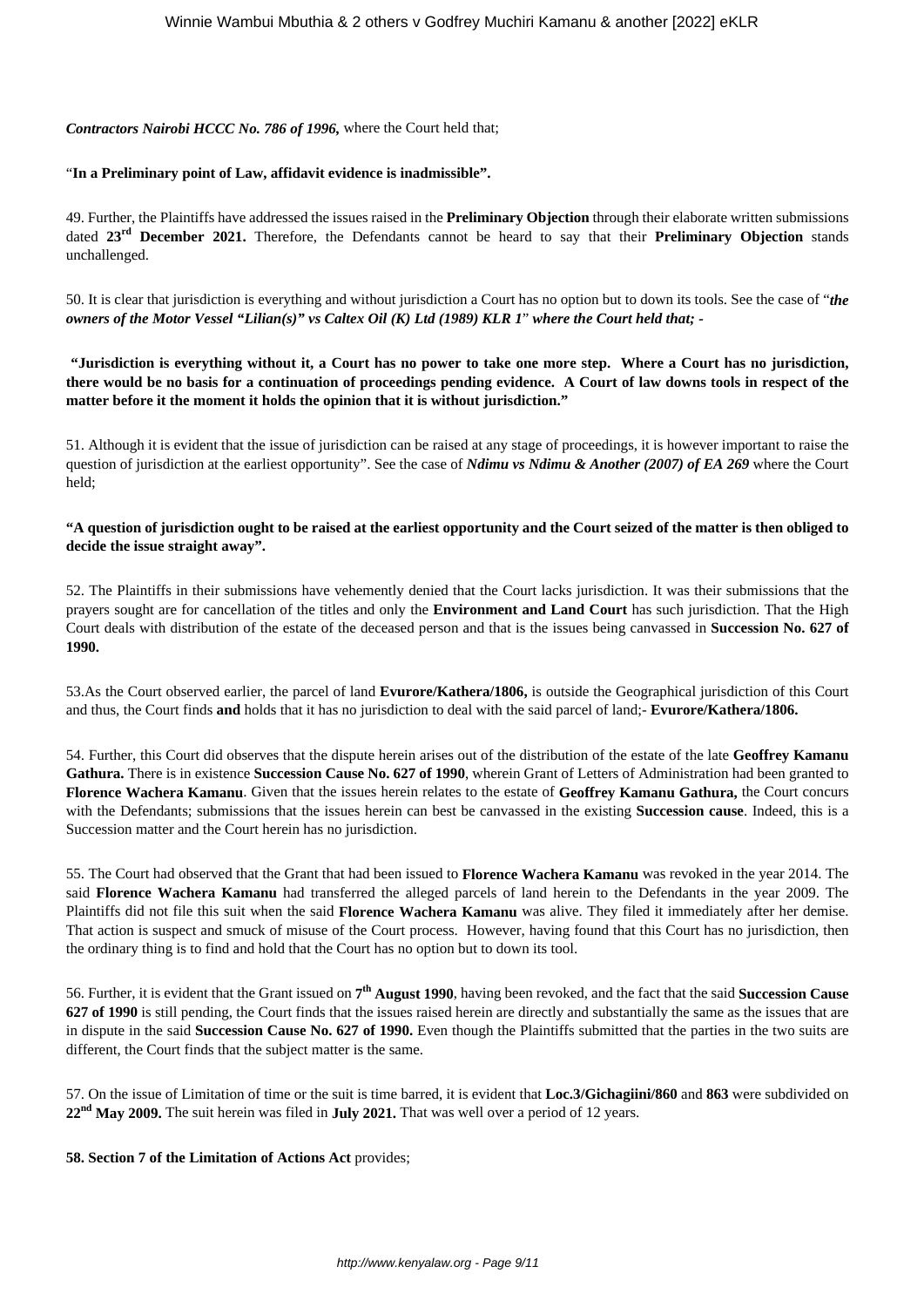*"An* **action may not be brought by any person to recover land after the end of twelve years from the date on which the right of action accrued to him or, if it first accrued to some person through whom he claims, to that person".**

The Defendant herein became the registered owner of the suit property on **22nd May 2009**, and the suit was filed on **July 2021,** well after **12** years. The Plaintiffs ought to have filed their claim within the period prescribed under Section 7 of the Limitation of Actions Act. They failed to do so and by the time they filed the suit, the claim was statute barred as was held by the Court in the case of *Edward Moonge* **Lengusuranga** *V James* **Lanaiyara &** *another* **[***2019***]** *eKLR(2019) eKLR* which quoted with approval the case of *Bosire Ongera vs Royal Media Services (2015) eKLR* and held that;

#### "**the issue of Limitation of goes to the jurisdiction of the Court to entertain claims and therefore if a matter is statute barred, the Court has no jurisdiction to entertain the same**".

59. The Plaintiff sought for revocation of grant in the year 2007 and the same was granted in 2014. Further, they submitted that they became aware of the transfers in the year 2013. Even if they are basing their claim on fraud, Section 26 of Limitation of Actions Act, cannot aid them since from 2013 to 2021, that was likely more than 3 years.

60. This suit is statute barred and thus the Court has no jurisdiction to entertain it.

61. Having found that this Court has **no jurisdiction** and that the suit is **statute barred**, the Court has no other option but to down its tools and thus strike out this suit entirely for want of jurisdiction.

### **ii. Whether the Notice of Motion Application dated 1st July 2021 is merited"**

62. Having found that this Court has no jurisdiction to deal with the matter and having struck out the suit entirely for want of jurisdiction, this Court finds that the **Notice of Motion Application** dated **1 st July 2021**, has thus been overtaken by event as there is no suit in existence having been struck out for want of jurisdiction. There is therefore no need to deal with the merit of the said application.

63. The end results, herein is that the Defendants **Notice of Preliminary Objection** dated **21st July 2021**, is upheld and the Court proceeds to strike out the Plaintiffs entire suit for want of jurisdiction with costs to the Defendants herein.

#### **64. It is so ordered.**

#### **DATED,SIGNED AND DELIVERED VIRTUALLY AT MURANG'A THIS 20TH DAY OF JANUARY, 2022**

**L. GACHERU**

**JUDGE**

**Delivered online;**

**In the presence of**

**M/s Nzioka for the Plaintiffs/Applicants**

**Mr. Kang'atta Defendants/Respondents**

**Kuiyaki - Court Assistant**

**L. GACHERU**